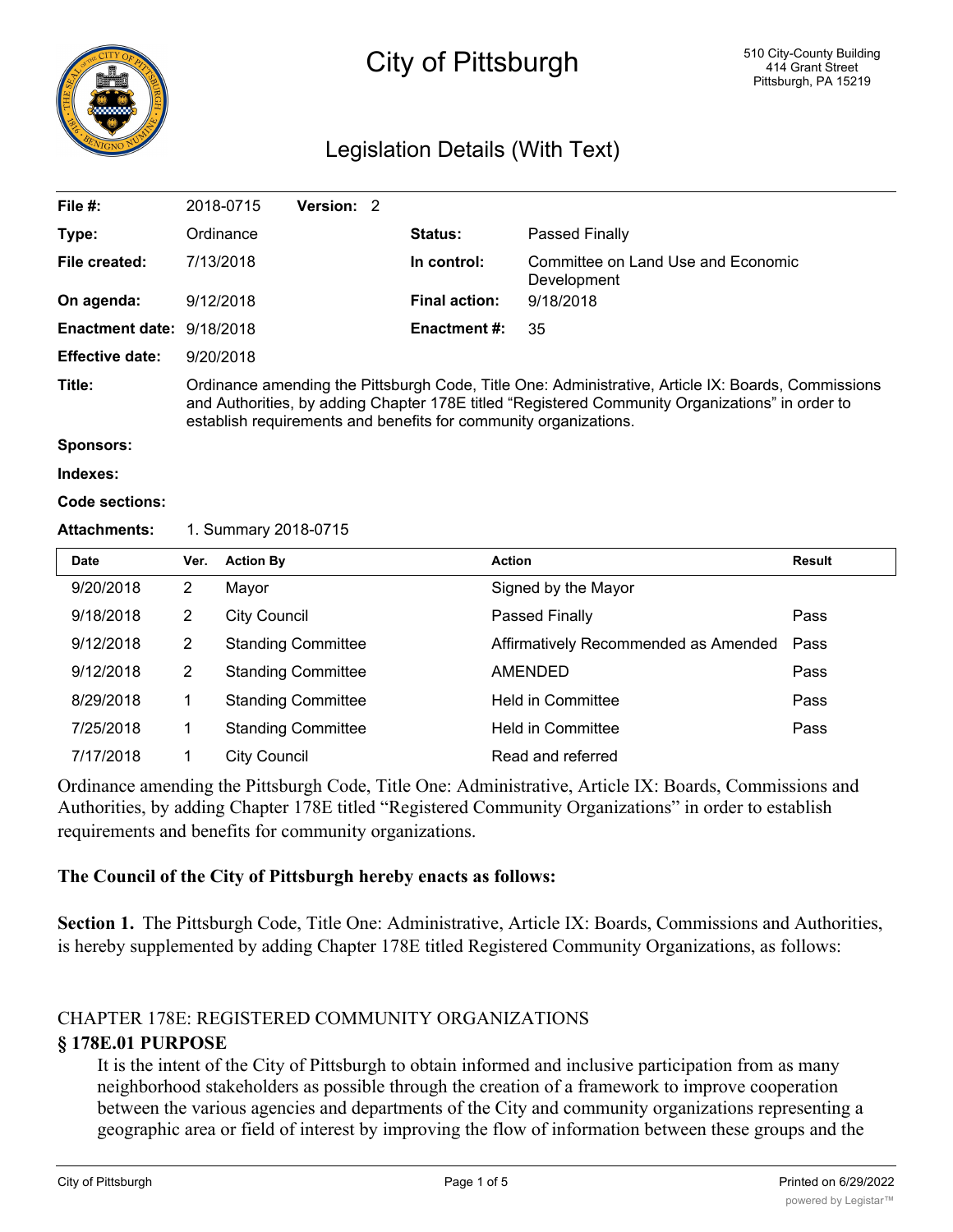City, enabling such organizations to participate in civic affairs, and enhancing the livability and character of the City and its neighborhoods. The City of Pittsburgh values the benefits these organizations bring to the community and holds each in equal regard. The City of Pittsburgh encourages community organizations to work cooperatively with adjacent or overlapping community organizations and to conduct business in an organized, representative and fair manner, in order to include as many neighborhood stakeholders as possible. Community organizations are also encouraged to cultivate neighborhood participation that reflects the ethnic and socio-economic composition of the neighborhood they represent. Registration of organizations with overlapping boundaries is allowed but the formation of numerous overlapping community organizations is strongly discouraged. This chapter sets out the basis for City recognition of such community organizations and the associated responsibilities and benefits.

## **§ 178E.02 DEFINITIONS**

COMMUNITY ORGANIZATION: A voluntary group of individuals organized around a particular community interest or geographic area for the purpose of collectively addressing issues and interests common to that group. A community organization is not a subsidiary of the City of Pittsburgh government.

PUBLIC HEARING: A meeting of the Zoning Board of Adjustment, Planning Commission, Historic Review Commission, Art Commission or other legislative or quasi-judicial body conducting City business during which the public or other agencies are allowed to give testimony concerning issues under consideration.

#### **§ 178E.03 MINIMUM REQUIREMENTS FOR REGISTERED COMMUNITY ORGANIZATIONS**

Any community organization and/or coalition of community organizations seeking recognition pursuant to this Chapter must comply with the following standards:

- (a) Has properly registered as a 501(c)3 nonprofit corporation in good standing with the state of Pennsylvania, or obtained fiscal sponsorship with a 501(c)3 nonprofit corporation in good standing with the state of Pennsylvania via a Memorandum of Understanding;
- (b) Has adopted bylaws;
- (c) Has adopted a Conflict of Interest Policy;
- (d) Has adopted a statement of purpose or mission;
- (e) Has an identified geographic boundary, identified either by approved bylaws or passed by another action of the organization;
- (f) Has a transparent Board selection process and defined terms;
- (g) Has a written communication strategy which includes the following provisions:
	- (1) The methods the community organizations uses to reach out to community;
	- (2) The reasons they use those methods, including data to support these reasons;
	- (3) Strategy to inform residents and businesses about the community organization's communication strategy and where the community can access this information;
	- (4) Strategy to provide outreach to the community of upcoming meetings.
- (h) Holds regular meetings, not less than twice per calendar year, which are open to all members of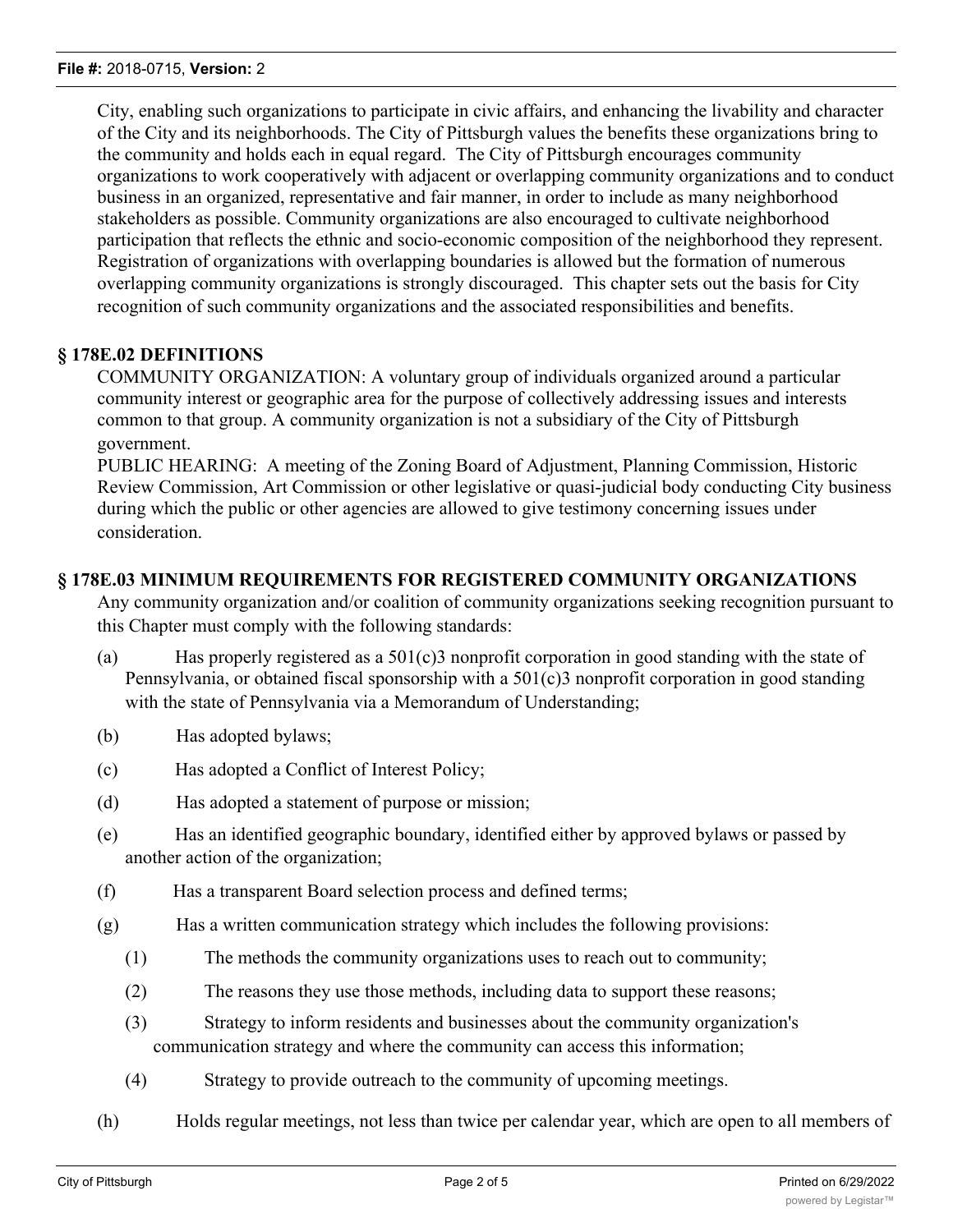the public **in an ADA-accessible space**;

- (i) Has adopted a Policy Against Discrimination; and
- (j) Has a website which provides the following information:
	- (1) Advance notification of meetings;
	- (2) Meeting Agendas, Decisions, and Minutes.

#### **§ 178E.04 REGISTRATION**

The Department of City Planning shall maintain an official registration of community organizations recognized under this chapter. It shall be the responsibility of the community organization to provide updated information and any changes to the registration items of this section to the Department of City Planning in a timely manner. With the exception of Section 178E.04(c), The Department of City Planning shall make this information available to the public. Any community organization meeting the requirements of section 178E.03 of this chapter may register by filing the following:

- (a) Official name;
- (b) Boundaries;
- (c) The names, mailing addresses, telephone numbers and e-mail addresses of its current officers or Board members;
- (d) The name, mailing address, e-mail address and telephone number of the individual(s) to serve as the recipient for official communications from the city;
- (e) A copy of the organization's IRS Determination Letter or Memorandum of Understanding;
- (f) A copy of the Conflict of Interest Policy;
- (g) A copy of the statement of purpose or mission of the Organization;
- (h) A copy of the bylaws;
- (i) Schedule for electing officers or Board members;
- (j) Communication Strategy;
- (k) Time and place of regular meetings; and
- (l) A copy of the Policy Against Discrimination.

## **(m) A signed letter from the Member(s) of Council whose Council District(s) contain the designated geographical area(s).**

After review of a registration request form, the Department of City Planning shall register an organization as an RCO if it finds that the organization meets the requirements of Section 178E.03 and 178E.04. The Department of City Planning shall notify an organization whether its registration request has been granted. If the organization's request has been denied, the Department of City Planning must clearly state, in written form, the reason for such denial. The denial of an application shall not preclude an organization from reapplying during the next or any subsequent registration period.

## **§ 178E.05 RENEWAL OF REGISTRATION**

Biannual renewal of registration of community organization is mandatory. By December 1 of every other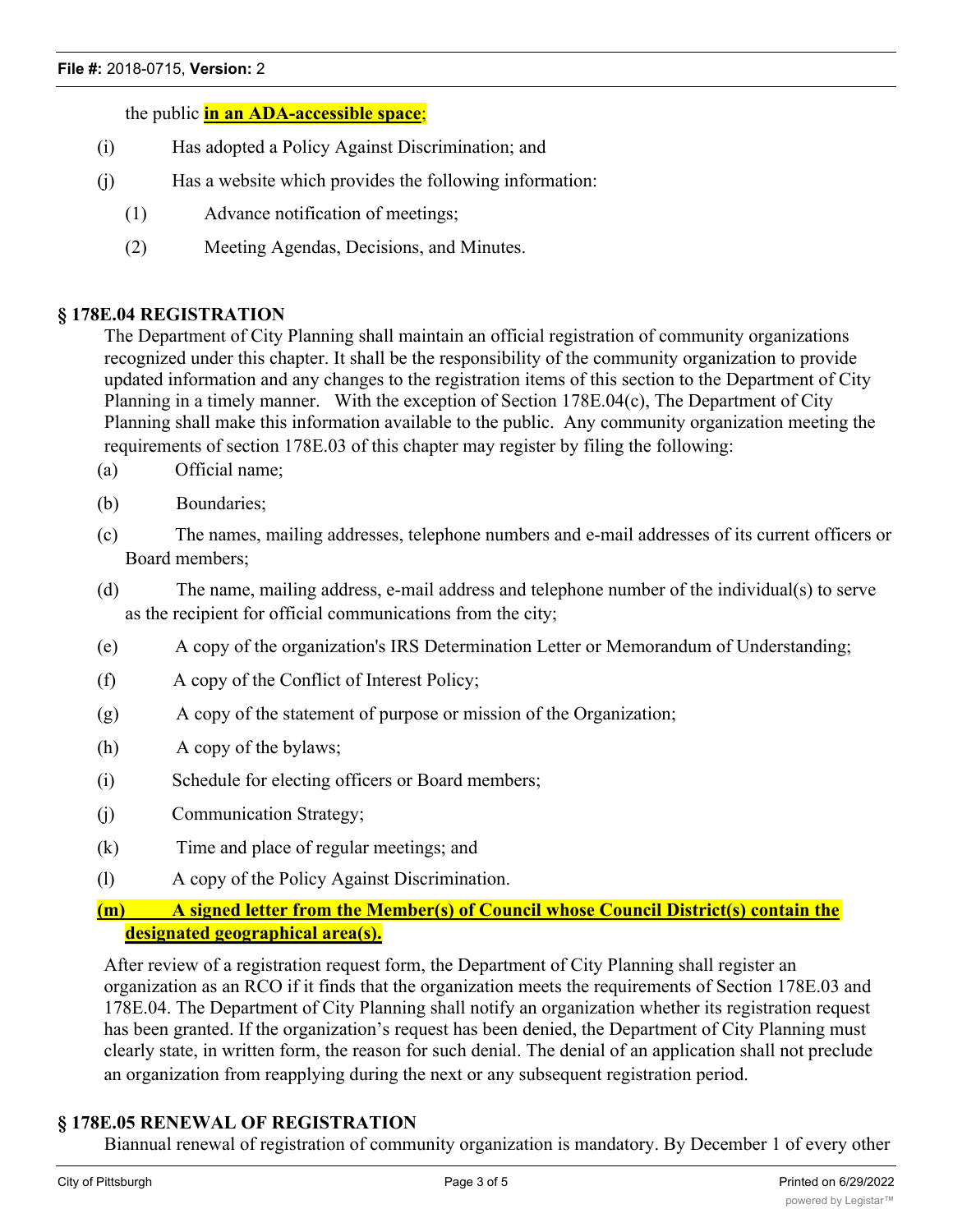year, each registered community organization must submit a request for renewal of registration with current information required in Section 178E.04. Failure to submit such a request by December 1 will result in removal of the community organization from the official registration. Upon approval, a community organization will be registered from January 1 of the next year through December 31 of the following year.

## **§ 178E.06 RESPONSIBILITIES OF CITY**

- (a) Publication: The City shall maintain a current map of the boundaries and a current list of the official names, boundaries, officers, and contact persons of all registered community organizations. In an effort to notify the public about the existence of registered community organizations and encourage participation in these organizations, at least once a year the City shall make a reasonable attempt to provide a list of all registered community organizations and their contact information to all residents, property owners, business owners, schools and nonprofit agencies in the City of Pittsburgh.
- (b) Education: The City shall adequately educate community organizations and the public on city policy, procedures, and actions.
- (c) Public Engagement: Each city department shall strive to utilize best public engagement practices to educate, engage, and receive input from the public at a level that is consistent with the scope of impact of a proposal or project.

# **§ 178E.07 RESPONSIBILITIES OF COMMUNITY ORGANIZATIONS**

- (a) Renew registration with the Department of City Planning on a biannual basis.
- (b) Establish orderly and democratic means for forming representative public input through civil and respectful dialogue.
- (c) Establish and follow a clear method for reporting to the city actions which accurately reflect their position. Include the means by which a recommendation or decision was reached, how many residents and businesses were involved and what the outcome was.
- (d) By interaction with its members, residents, and the city, foster open and respectful communication between the community organization and representatives of city departments on plans, proposals and activities affecting the interests of the community organization.

# **§ 178E.08 ROLES IN DEVELOPMENT ACTIVITIES**

- (a) Neighborhood Plan Adoption/Recognition: The City shall develop a Neighborhood Planning Manual which outlines policies and procedures to formally adopt/recognize Neighborhood Plans developed by registered community organizations.
- (b) Reregistration Notification: The Department of City Planning shall notify each registered community organization of pending requirements for reregistration prior to December 1 of that year.
- (c) Development Activities Meeting: The Department of City Planning shall require an applicant to coordinate with the applicable RCO to schedule a time, date and place of a public meeting to discuss the applicant's proposal. That meeting, in which the applicant must participate, must take place at least thirty (30) days prior to the first public hearing. The applicant shall then notify the Department of City Planning and neighborhood planner of the time, date and place of the public meeting. If there are two or more RCO's whose registered boundaries include the applicant's property, the Department of